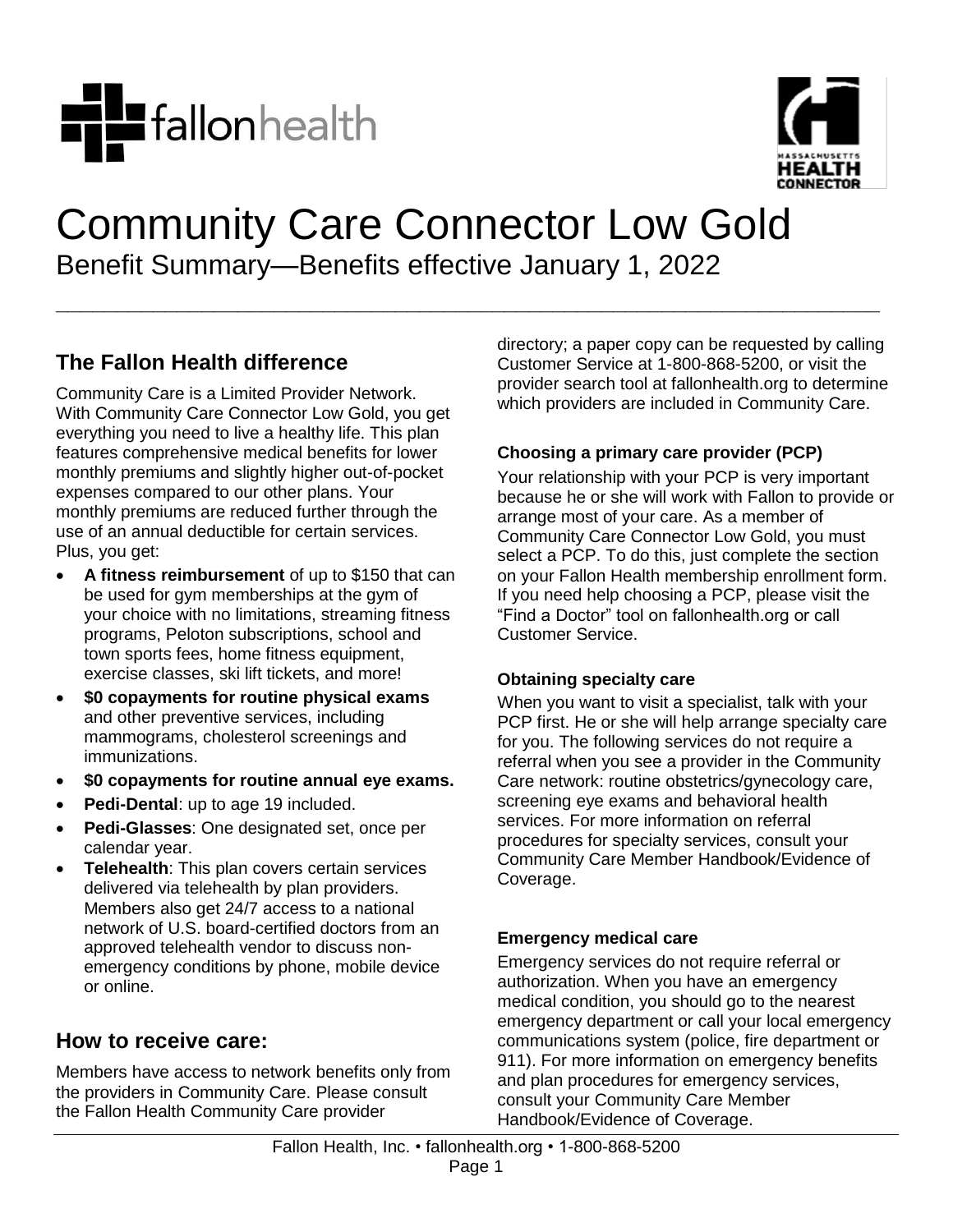| <b>Benefit period</b><br>The benefit period, sometimes referred to as a "benefit year," is the 12-month span of plan                                                                                                                                                                           |                                       |
|------------------------------------------------------------------------------------------------------------------------------------------------------------------------------------------------------------------------------------------------------------------------------------------------|---------------------------------------|
|                                                                                                                                                                                                                                                                                                |                                       |
| coverage, and the time during which the deductible, out-of-pocket maximum and specific<br>benefit maximums accumulate.                                                                                                                                                                         | Varies by account                     |
| <b>Deductible</b>                                                                                                                                                                                                                                                                              |                                       |
| A deductible is the amount of allowed charges you pay per benefit period before payment<br>is made by the plan for certain covered services. The amount that is put toward your<br>deductible is calculated based on the allowed charge or the provider's actual charge-<br>whichever is less. | \$2,000 individual<br>\$4,000 family  |
| <b>Embedded deductible</b>                                                                                                                                                                                                                                                                     |                                       |
| Please note that once any one member in a family accumulates \$2,000 of services that<br>are subject to the family deductible, that individual member's deductible is considered met,<br>and that family member will receive benefits for covered services less any applicable<br>copayments.  | \$2,000                               |
| Deductible carryover                                                                                                                                                                                                                                                                           |                                       |
| Any deductible amount that is incurred by the member for services rendered during the<br>last three months of the benefit period will be applied toward the deductible for the next<br>benefit period. Deductible amounts are incurred as of the date of the service.                          | Included                              |
| Out-of-pocket maximum                                                                                                                                                                                                                                                                          |                                       |
| The out-of-pocket maximum is the total amount of deductible, coinsurance and<br>copayments you are responsible for in a benefit period. The out-of-pocket maximum does<br>not include your premium charge or any amounts you pay for services that are not covered<br>by the plan.             | \$6,000 individual<br>\$12,000 family |
| <b>Benefits</b>                                                                                                                                                                                                                                                                                | Your cost                             |
| <b>Office</b>                                                                                                                                                                                                                                                                                  |                                       |
| Routine physical exams (according to MHQP* preventive guidelines)                                                                                                                                                                                                                              | \$0                                   |
| Primary care visits to treat an injury or illness (in-person or by telehealth)<br>(If you choose to get these services by telehealth, you must use a plan provider who offers the                                                                                                              | \$40 per visit                        |
| service by telehealth.)                                                                                                                                                                                                                                                                        |                                       |
| Specialist visits (in-person or by telehealth)<br>(If you choose to get these services by telehealth, you must use a plan provider who offers the<br>service by telehealth.)                                                                                                                   | \$55 per visit                        |
| Urgent care (limited service clinics, e.g., Minute Clinic)                                                                                                                                                                                                                                     | \$55 per visit                        |
| Routine eye exams (one every 12 months)                                                                                                                                                                                                                                                        | \$0                                   |
| Telehealth visits for non-emergency conditions by an approved telehealth vendor<br>(For more information on covered telehealth services, consult your Community Care Member<br>Handbook/Evidence of Coverage)                                                                                  | \$40 copayment                        |
| Short-term rehabilitative services (physical and occupational therapy, limited to 60<br>visits combined per benefit period)                                                                                                                                                                    | \$55 per visit<br>after deductible    |

Fallon Health, Inc. • fallonhealth.org • 1-800-868-5200 Page 2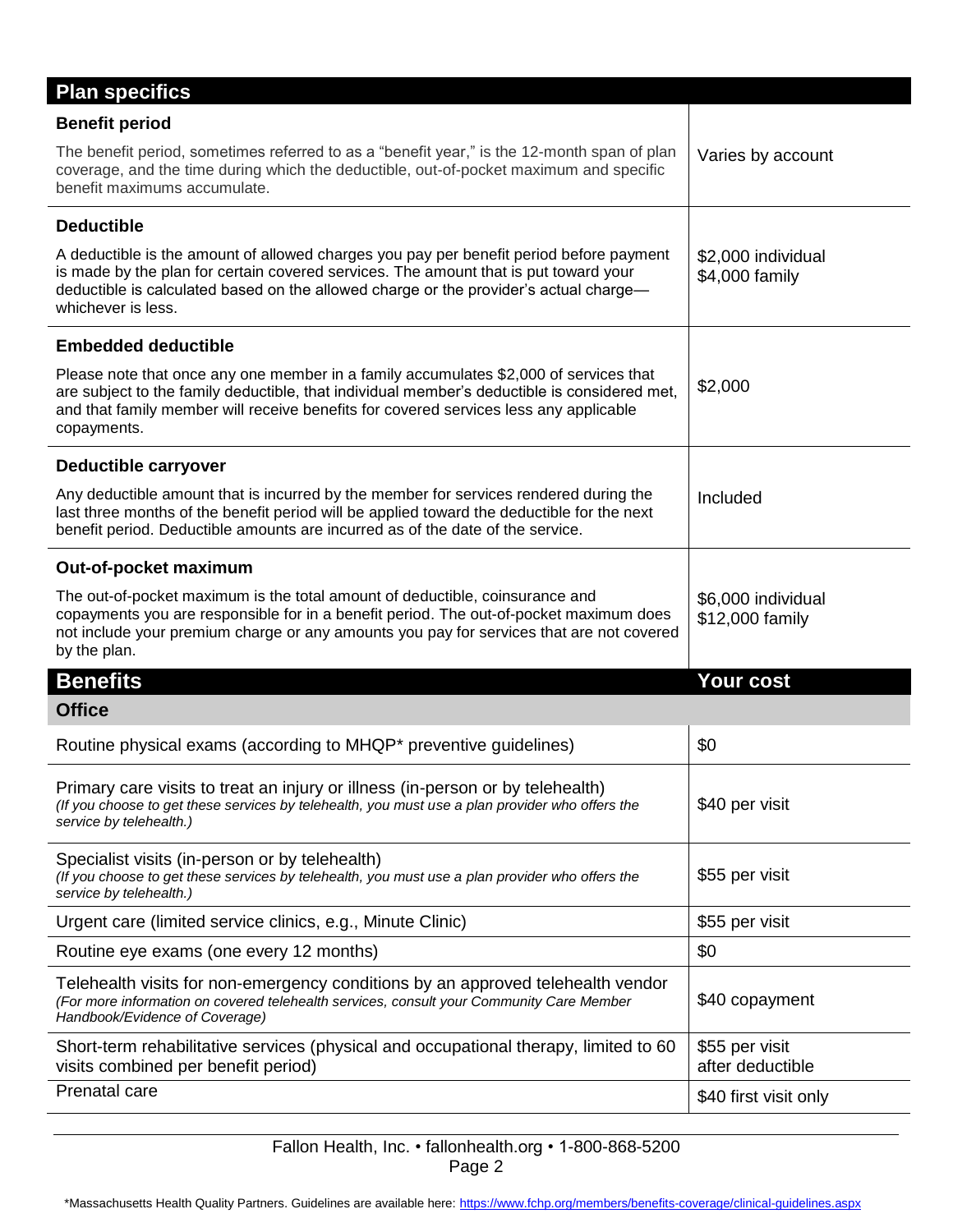| <b>Benefits</b>                                                                                                                                                                                                     | Your cost                                                                                                              |
|---------------------------------------------------------------------------------------------------------------------------------------------------------------------------------------------------------------------|------------------------------------------------------------------------------------------------------------------------|
| <b>Office</b>                                                                                                                                                                                                       |                                                                                                                        |
| <b>Preventive services</b><br>Tests, immunizations and services to help screen for diseases and improve early detection<br>when symptoms or diagnosis are not present                                               | Covered in full                                                                                                        |
| Diagnostic lab services<br>Tests and services that are intended to diagnose or check the status of a disease or<br>condition                                                                                        | \$60 copayment                                                                                                         |
| Diagnostic x-ray services<br>Tests and services that are intended to diagnose, check the status of, or treat a disease or<br>condition                                                                              | \$60 copayment                                                                                                         |
| Diagnostic other (EKG, ultrasound, colonoscopy, etc.)<br>Tests and services that are intended to diagnose, check the status of, or treat a disease or<br>condition                                                  | Covered in full<br>after deductible                                                                                    |
| Imaging (CAT, PET, MRI, Nuclear Cardiology)                                                                                                                                                                         | \$450 copayment<br>after deductible                                                                                    |
| Chiropractic care                                                                                                                                                                                                   | \$40 per visit                                                                                                         |
| <b>Prescriptions</b>                                                                                                                                                                                                |                                                                                                                        |
| Please note: Specialty medication that falls under the medical benefit will apply<br>toward your deductible. For more information, please contact Fallon Health's<br>Customer Service Department at 1-800-868-5200. | Tier 1/Tier 2/Tier 3/Tier 4                                                                                            |
| Prescription drugs, insulin and insulin syringes                                                                                                                                                                    | \$30/\$60/\$100 after<br>deductible/\$100 after<br>deductible<br>(30-day supply)                                       |
| Generic contraceptives and contraceptive devices                                                                                                                                                                    | \$0 (30-day supply)                                                                                                    |
| Brand contraceptives with no generic equivalent (prior authorization required)                                                                                                                                      | With prior authorization: \$0<br>(30-day supply)                                                                       |
| Brand contraceptives with a generic equivalent (prior authorization required)                                                                                                                                       | With prior authorization:<br>Tier 3: \$100 after<br>deductible<br>Tier 4: \$100 after<br>deductible<br>(30-day supply) |
| Prescription medication refills obtained through the mail order program                                                                                                                                             | \$60/\$120/\$300 after<br>deductible /\$300 after<br>deductible<br>(90-day supply)                                     |
| <b>Inpatient hospital services</b>                                                                                                                                                                                  |                                                                                                                        |
| Room and board in a semiprivate room (private when medically necessary)                                                                                                                                             | \$750 copayment<br>after deductible                                                                                    |
| Inpatient hospital care including, but not limited to, physician and surgeon<br>services, physical and respiratory therapy, and intensive care services.                                                            | Covered in full<br>after deductible                                                                                    |
| Childbirth/Inpatient maternity and newborn care                                                                                                                                                                     | \$750 copayment<br>after deductible                                                                                    |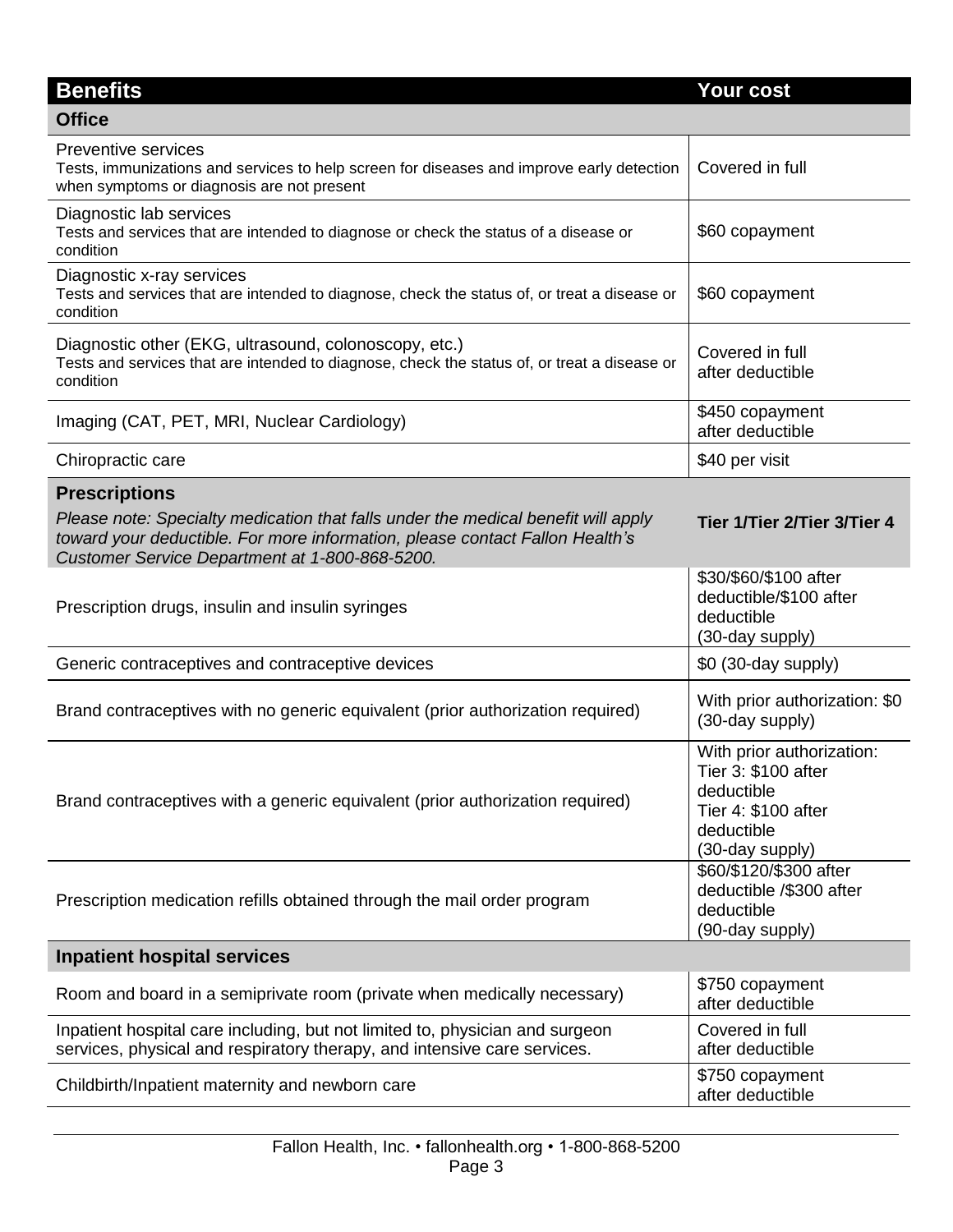| <b>Benefits</b><br><b>Same-day surgery</b><br>\$750 copayment<br>Same-day surgery in a hospital outpatient or ambulatory care setting<br>after deductible<br><b>Emergencies</b><br>\$350 copayment<br>Emergency room visit<br>(waived if admitted)<br><b>Skilled nursing</b><br>\$750 copayment<br>Skilled care in a semiprivate room<br>after deductible<br><b>Substance abuse</b><br>Office visits (in-person or by telehealth)<br>\$40 per visit<br>(If you choose to get these services by telehealth, you must use a plan provider who offers the<br>service by telehealth.)<br>Covered in full<br>Detoxification in an inpatient setting<br>Covered in full<br>Rehabilitation in an inpatient setting<br><b>Mental health</b><br>Office visits (in-person or by telehealth)<br>\$40 per visit<br>(If you choose to get these services by telehealth, you must use a plan provider who offers the<br>service by telehealth.)<br>Covered in full<br>Services in a general or psychiatric hospital<br><b>Other health services</b><br>Covered in full<br>Skilled home health care services<br>after deductible<br>Durable medical equipment<br>20% coinsurance<br>Covered in full<br>Medically necessary ambulance services<br>after deductible |
|----------------------------------------------------------------------------------------------------------------------------------------------------------------------------------------------------------------------------------------------------------------------------------------------------------------------------------------------------------------------------------------------------------------------------------------------------------------------------------------------------------------------------------------------------------------------------------------------------------------------------------------------------------------------------------------------------------------------------------------------------------------------------------------------------------------------------------------------------------------------------------------------------------------------------------------------------------------------------------------------------------------------------------------------------------------------------------------------------------------------------------------------------------------------------------------------------------------------------------------------------|
|                                                                                                                                                                                                                                                                                                                                                                                                                                                                                                                                                                                                                                                                                                                                                                                                                                                                                                                                                                                                                                                                                                                                                                                                                                                    |
|                                                                                                                                                                                                                                                                                                                                                                                                                                                                                                                                                                                                                                                                                                                                                                                                                                                                                                                                                                                                                                                                                                                                                                                                                                                    |
|                                                                                                                                                                                                                                                                                                                                                                                                                                                                                                                                                                                                                                                                                                                                                                                                                                                                                                                                                                                                                                                                                                                                                                                                                                                    |
|                                                                                                                                                                                                                                                                                                                                                                                                                                                                                                                                                                                                                                                                                                                                                                                                                                                                                                                                                                                                                                                                                                                                                                                                                                                    |
|                                                                                                                                                                                                                                                                                                                                                                                                                                                                                                                                                                                                                                                                                                                                                                                                                                                                                                                                                                                                                                                                                                                                                                                                                                                    |
|                                                                                                                                                                                                                                                                                                                                                                                                                                                                                                                                                                                                                                                                                                                                                                                                                                                                                                                                                                                                                                                                                                                                                                                                                                                    |
|                                                                                                                                                                                                                                                                                                                                                                                                                                                                                                                                                                                                                                                                                                                                                                                                                                                                                                                                                                                                                                                                                                                                                                                                                                                    |
|                                                                                                                                                                                                                                                                                                                                                                                                                                                                                                                                                                                                                                                                                                                                                                                                                                                                                                                                                                                                                                                                                                                                                                                                                                                    |
|                                                                                                                                                                                                                                                                                                                                                                                                                                                                                                                                                                                                                                                                                                                                                                                                                                                                                                                                                                                                                                                                                                                                                                                                                                                    |
|                                                                                                                                                                                                                                                                                                                                                                                                                                                                                                                                                                                                                                                                                                                                                                                                                                                                                                                                                                                                                                                                                                                                                                                                                                                    |
|                                                                                                                                                                                                                                                                                                                                                                                                                                                                                                                                                                                                                                                                                                                                                                                                                                                                                                                                                                                                                                                                                                                                                                                                                                                    |
|                                                                                                                                                                                                                                                                                                                                                                                                                                                                                                                                                                                                                                                                                                                                                                                                                                                                                                                                                                                                                                                                                                                                                                                                                                                    |
|                                                                                                                                                                                                                                                                                                                                                                                                                                                                                                                                                                                                                                                                                                                                                                                                                                                                                                                                                                                                                                                                                                                                                                                                                                                    |
|                                                                                                                                                                                                                                                                                                                                                                                                                                                                                                                                                                                                                                                                                                                                                                                                                                                                                                                                                                                                                                                                                                                                                                                                                                                    |
|                                                                                                                                                                                                                                                                                                                                                                                                                                                                                                                                                                                                                                                                                                                                                                                                                                                                                                                                                                                                                                                                                                                                                                                                                                                    |
|                                                                                                                                                                                                                                                                                                                                                                                                                                                                                                                                                                                                                                                                                                                                                                                                                                                                                                                                                                                                                                                                                                                                                                                                                                                    |
|                                                                                                                                                                                                                                                                                                                                                                                                                                                                                                                                                                                                                                                                                                                                                                                                                                                                                                                                                                                                                                                                                                                                                                                                                                                    |
| <b>Value-added features</b>                                                                                                                                                                                                                                                                                                                                                                                                                                                                                                                                                                                                                                                                                                                                                                                                                                                                                                                                                                                                                                                                                                                                                                                                                        |
| It Fits!, an annual benefit period fitness reimbursement (including streaming<br>fitness programs, Peloton subscriptions, school and town sports programs, gym<br>\$150 individual<br>memberships, new cardiovascular home fitness equipment, WW (Weight<br>\$150 family<br>Watchers <sup>®</sup> reimagined), aerobics, Pilates and yoga classes)                                                                                                                                                                                                                                                                                                                                                                                                                                                                                                                                                                                                                                                                                                                                                                                                                                                                                                 |
| The Healthy Health Plan! a program that supports members (subscriber and<br>spouse age 18 and older) in becoming, and staying, healthy. Simply fill out the<br>health assessment, receive a personalized health report and then take advantage<br>Included<br>of all the tools available, including health coaching, to help you reach your health<br>goals.                                                                                                                                                                                                                                                                                                                                                                                                                                                                                                                                                                                                                                                                                                                                                                                                                                                                                       |
| Oh Baby!, a program that provides prenatal vitamins, a convertible toddler car<br>seat, electric breast pump and other "little extras" for expectant parents—all at no<br>Included<br>additional cost.                                                                                                                                                                                                                                                                                                                                                                                                                                                                                                                                                                                                                                                                                                                                                                                                                                                                                                                                                                                                                                             |
| Included<br>Fallon's cost transparency tool                                                                                                                                                                                                                                                                                                                                                                                                                                                                                                                                                                                                                                                                                                                                                                                                                                                                                                                                                                                                                                                                                                                                                                                                        |